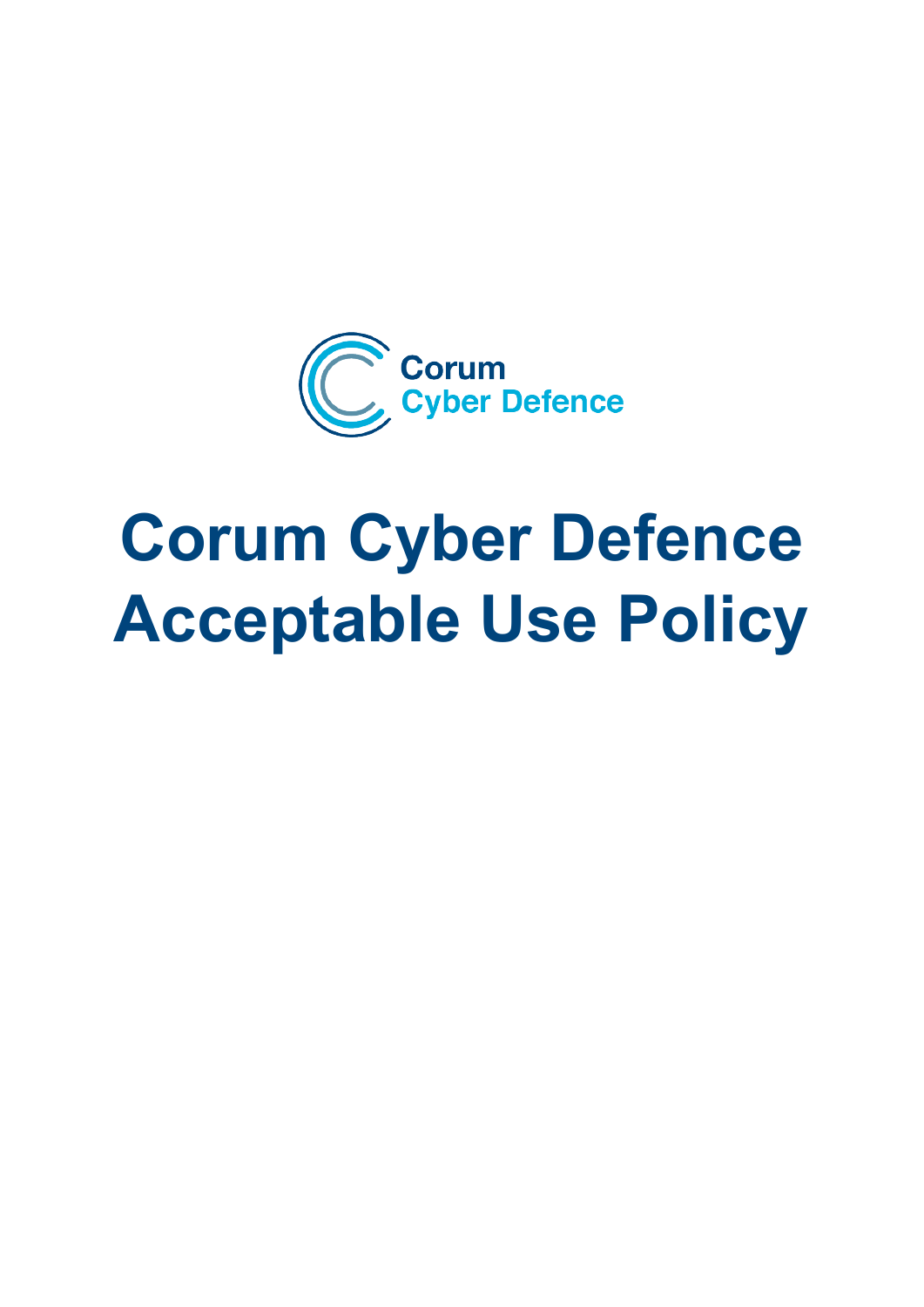

## Document Revision History

| <b>Changes</b>        | Author.       | <b>Date</b> |
|-----------------------|---------------|-------------|
| 1.0 Document Creation | David Carroll | 07/09/2021  |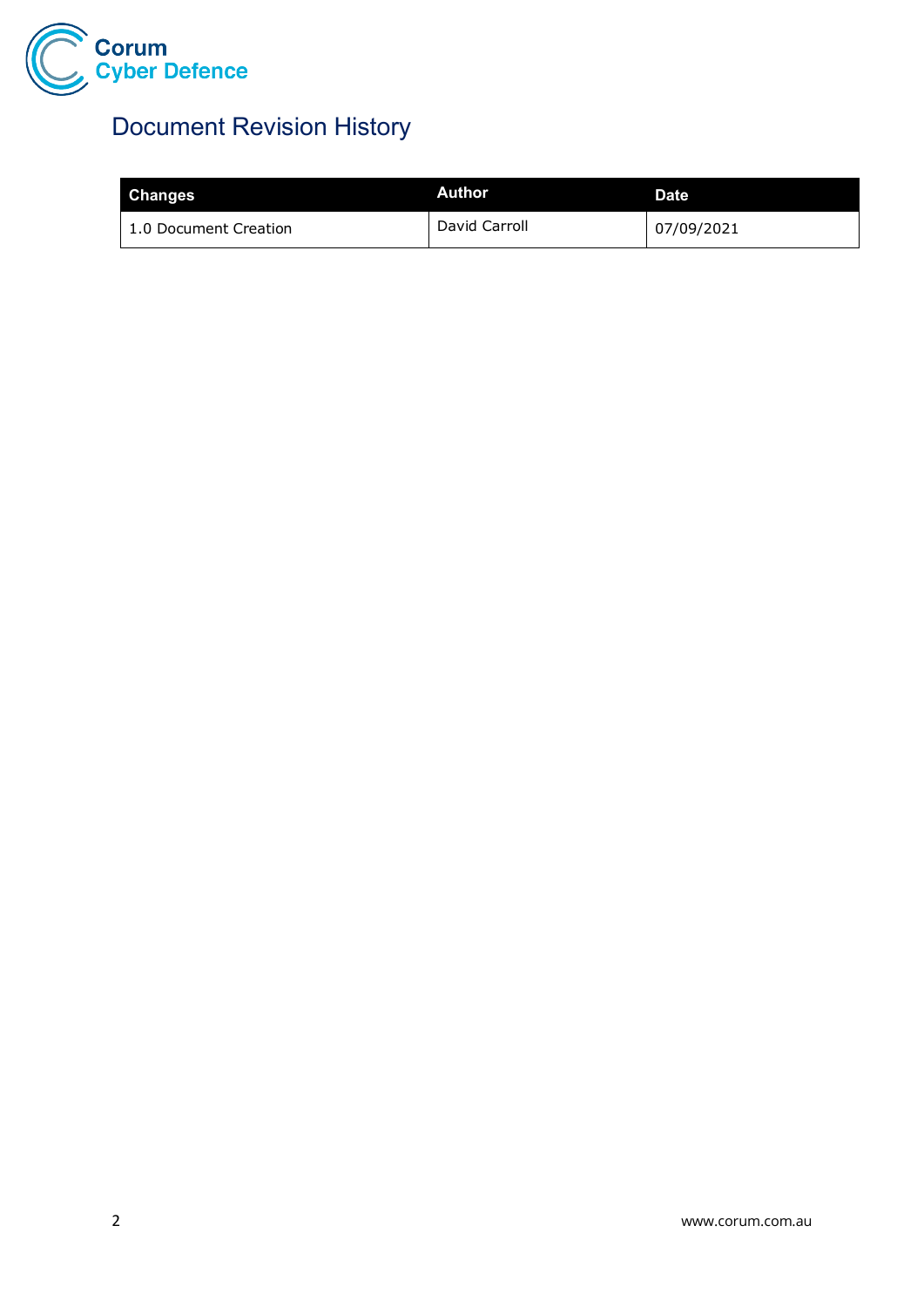

### 1) Acceptable Use Policy

#### i) General

- (a) This acceptable use policy (**POLICY**) sets out the rules that apply to Customers' use of the services supplied by the Corum Group.
- (b) This Policy aims to ensure that Customers' use of the services is lawful and does not interfere with the network or anyone else who uses Corum Health services or the Internet.
- (c) Each Customer is responsible for ensuring that the services and Customer's Corum Health account complies with this Policy, even if that use occurred without the Customer's authority. If the Customer fails to comply with this Policy, Corum Health may restrict, suspend or terminate the services.
- (d) The Customer agrees that while the contractual relationship with Corum Health is governed by the law specified in the Customer's service agreement with Corum Health, other national or international laws may be applicable regarding Corum Health's supply of the services. Infringement of those laws constitutes a breach of this Policy, and Corum Health will be permitted to take action in response to such a breach in accordance with this Policy.
- (e) Capitalised words used in this Policy have the meaning given to them in the Customer service agreement unless defined in this Policy or the context requires otherwise.

#### ii) Changes to this Policy

(a) Corum Health can make changes to this Policy at any time by posting the updated Policy at [www.corum.com.au/legal](https://www.corumgroup.com.au/legal/privacy-policy) and giving Customers notice per the Customer service agreement. The Customer is responsible for checking this website regularly for updates. Any changes to the Policy will take effect per the terms of the Customer service agreement. If there is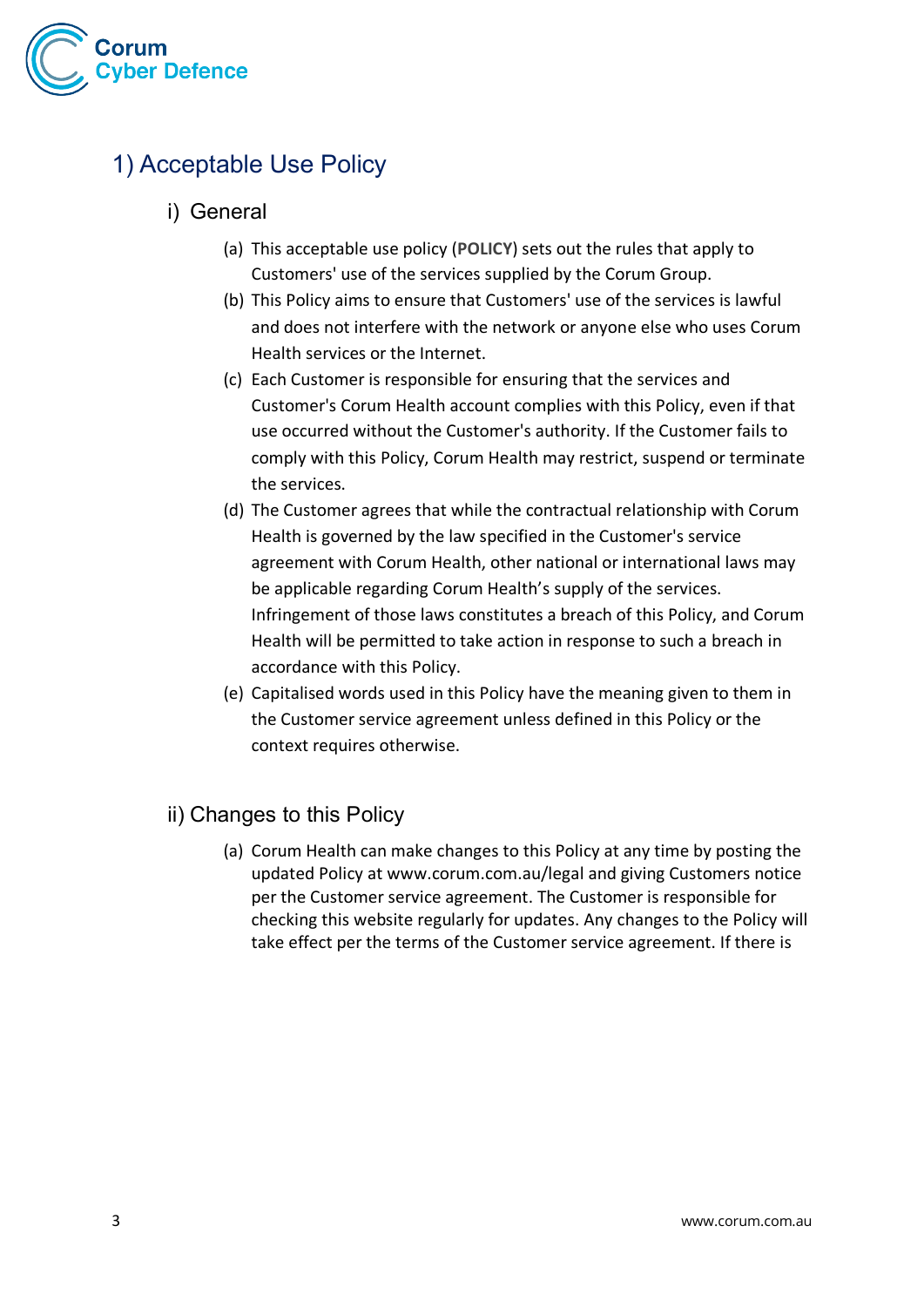

any inconsistency between the Customer service agreement and this Policy, this Policy will apply.

- iii) Using the Services
	- (a) In using the Services, the Customer will act responsibly and use the Services for lawful purposes only.
	- (b) The Customer must not use, attempt to use or allow the Services to be used to store, send, distribute or otherwise make available any content or material that:
		- 1. Is prohibited by or breaches any applicable laws and any other order, regulation, standard, code of practice or guideline or which is likely to be offensive or obscene to a reasonable person;
		- 2. Is confidential or subject to copyright or third-party intellectual property rights (unless Customer has a lawful right to do so);
		- 3. Defames, harasses, threatens, or abuses anyone or violates their privacy or misuses their personal data; or
		- 4. Is otherwise illegal, fraudulent, or likely to give rise to civil liability or criminal prosecution.
	- (c) The Customer must not do anything that endangers any person or the integrity, security, or performance of Corum Heath's Network, systems equipment, or anyone else. Customer must not use, attempt to use or allow the Services to be used to:
		- 1. Obtain or attempt to obtain unauthorised access to Corum Health's or anyone else's equipment, systems, networks or personal data for any purpose;
		- 2. Store, send or distribute any viruses or other harmful programs, codes or malicious software;
		- 3. Store, send or distribute tools designed for compromising security including, but not limited to, password guessing programs, cracking tools, packet sniffers or network probing tools;
		- 4. Hinder, restrict or interfere with the regular operation of Corum Health's systems, network or equipment or that of anyone else;
		- 5. Conduct any activity that is not related to the procurement of the Services supplied by Corum Health;
		- 6. Access or search any part of the Services, or data relating to Services or other Corum Health Customers, by any means other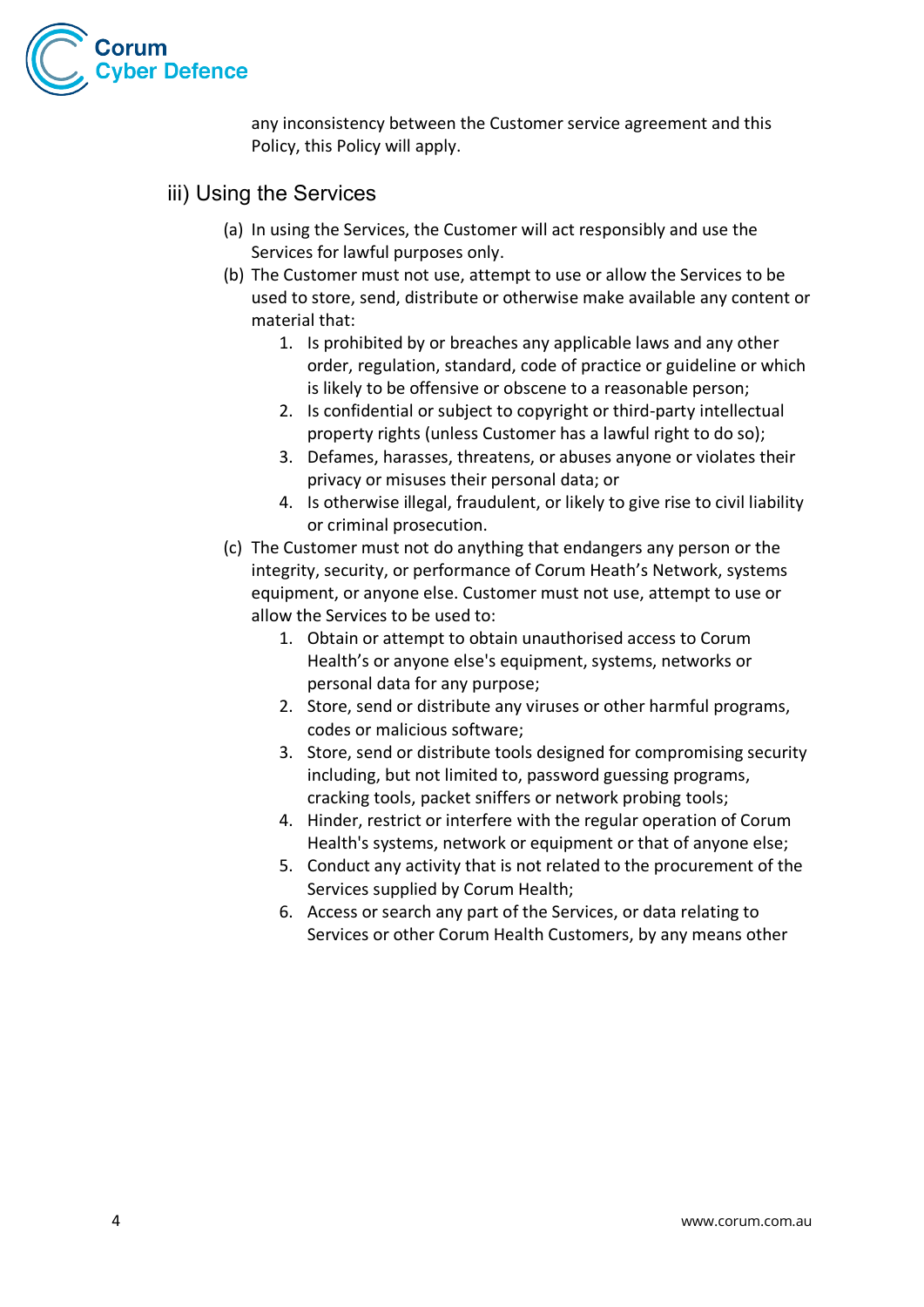

than Corum Health's publicly supported interfaces (for example, not engage in "scraping"); or

- 7. Hinder, restrict, or interfere with the ability of other people or systems to use Corum Health's Services or any services provided by anyone else.
- (d) Customer must comply with applicable laws in respect of the sending of unsolicited messages or spam and, in particular, must not:
	- 1. Send, relay or distribute any unlawful unsolicited commercial electronic messages;
	- 2. Send messages that do not include accurate sender information and do not contain an unsubscribe facility; or
	- 3. Use or distribute any software designed to harvest email addresses.
- (e) In using the services, the Customer must not:
	- 1. Obscure, alter or delete the source of the message that the Customer sends, or forge message headers;
	- 2. Send or distribute material with the intent of overloading the network or system or that of anyone else (e.g., 'Mail bombing'); or
	- 3. Make fraudulent offers or promote any type of financial scam (e.g., 'Pyramid schemes', 'Ponzi schemes').
- (f) The Customer must not do anything to authorise, aid, abet, encourage, or incite any person to do or attempt to do any of the acts or engage in any conduct that is prohibited by this Policy.
- (g) The Customer must not store, send, or distribute, attempt to store, share or distribute, or otherwise make any of the Service content, material, or data available to any third party.
- (h) This Policy provides examples of restricted behaviour but does not list all restricted behaviours. Corum Health retains full discretion to decide whether a Customer's use violates the Policy.
- iv) Security
	- (a) The Customer is responsible for implementing and maintaining the security of its use of the Services, including protecting the Customer's Corum Health account, devices, equipment, systems, and its own network against unauthorised access. More specifically, note that although Corum Health secures its network, the Customer is still responsible for securing the data that the Customer chooses to transmit through Corum Health's network and should encrypt its data. Corum Health won't be liable to anyone in any way for any losses or harm suffered to the extent caused (directly or indirectly) by the Customer's failure to encrypt its data.

#### v) Access to Internet content

- (a) The Customer is responsible for determining the content and information the Customer chooses to access on the Internet when using the Services.
- (b) The Customer's responsibility is to take all steps customer considers necessary (including the use of filtering programs) to prevent access to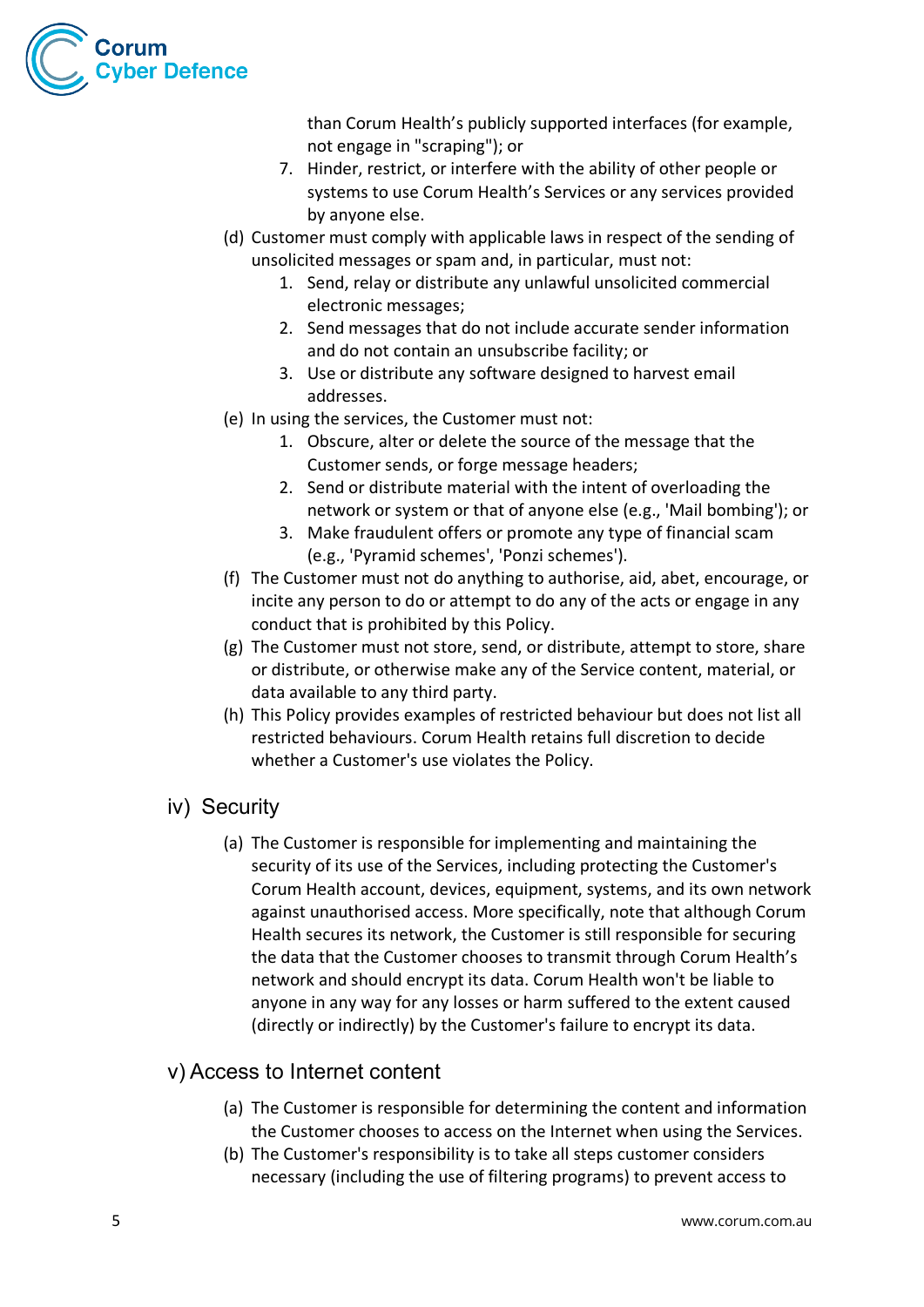

offensive or obscene content on the Internet by children or minors who the Customer allows to use the Services.

(c) The Customer must not use or attempt to use the Services to make inappropriate contact with children or minors who are not otherwise known to the Customer.

#### vi) Content publishing

- (a) The Customer is responsible for any content Customer publishes on publishing mediums (e.g., websites, email, online forums) accessed via the Services.
- (b) The Customer must not use the Services to send or distribute any illegal content deemed obscene or offensive or otherwise unlawful under any applicable law. Customer must take appropriate steps to ensure that minors do not access or receive any content Customer has published that may be inappropriate for them.
- (c) The Customer must identify any content Customer publishes using the Services in accordance with the applicable codes of practice and guidelines relating to media or broadcasting or any other industry code or content standard that applies to Customer's use or distribution of that content.
- (d) If the Customer fails to comply with the requirements in this section 6, Corum Health may suspend or terminate the Services on reasonable notice, provided that Corum Health may immediately suspend Services without notice if Customer materially fails to comply with this Acceptable Use Policy.
- (e) The Customer warrants that the content Customer copies, stores, sends, distributes, or otherwise makes available using the Services complies with this Policy including applicable laws in respect of data protection and privacy. Customer authorises Corum Health (or Corum Health's agents) to copy, store, send, distribute, or otherwise make available such content as necessary for Corum Health to deliver the content.

#### vii) Corum Health's compliance obligations under applicable laws

- 2) The Customer acknowledges that:
	- (a) Copyright owners or their agents may direct Corum Health to remove copyright materials from the network or systems or to prevent people from accessing those materials;
	- (b) Corum Health may provide information (including personal information) about Customers and their use of the Services to copyright owners and their agents;
	- (c) Appropriate law enforcement authorities or agencies may direct Corum Health to remove from the network and servers any content which is